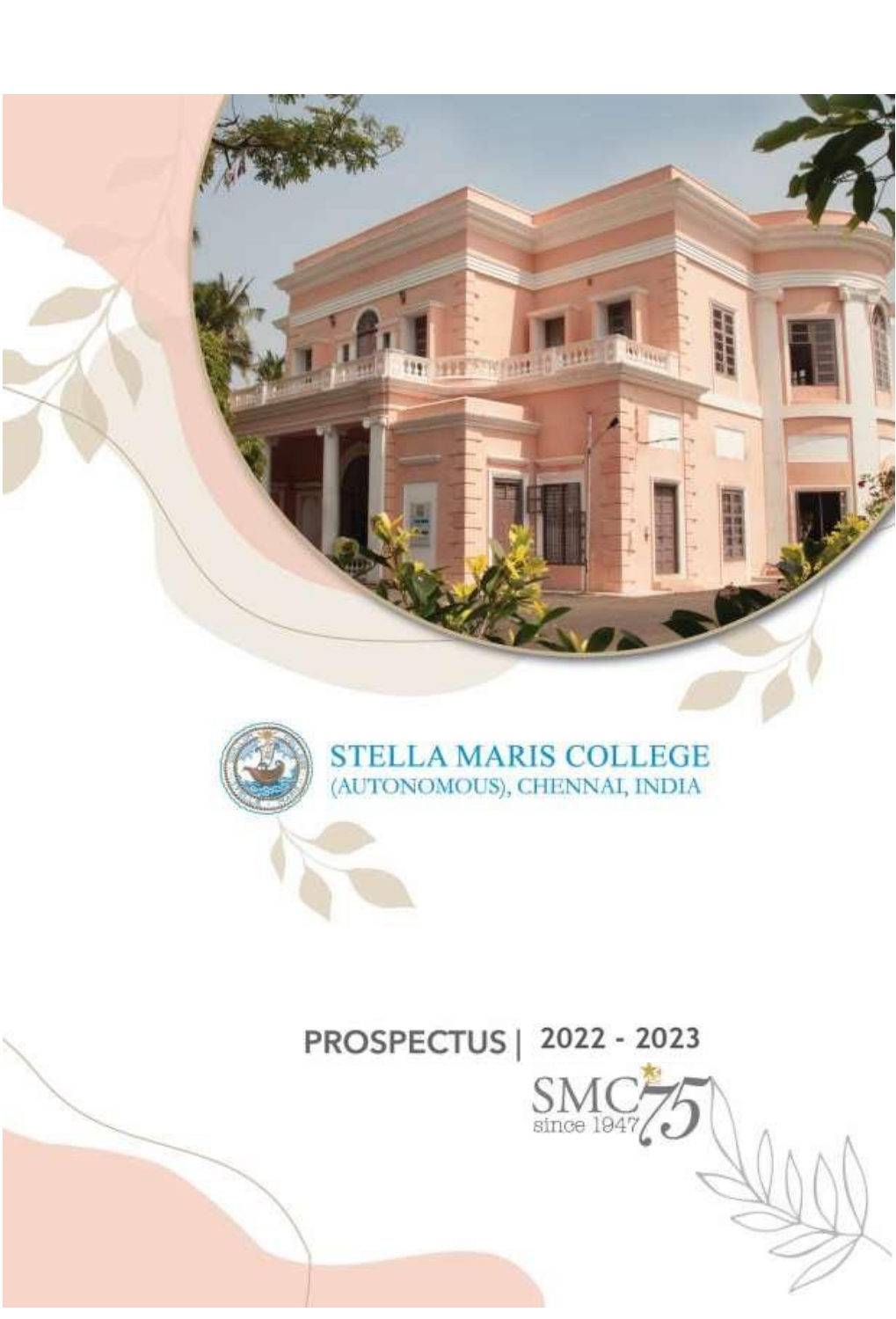Stella Maris College Hostel are run on the Christian principles of love, discipline, honor and service. The rules and regulations are planned to help young women to become **mature** and **responsible citizens**,able to use freedom wisely and at the same time practice **self- discipline**

#### **Management of the Hostel**

- 1. The Hostel is under the direct control of thePrincipal and the immediate management of theWarden.
- 2. Admission to the Hostel for each year will depend on the decision of the management.
- 3. Any student wishing to leave the hostel during theyear must produce an official letter from her parents.

#### **Hostel fees for the term during which sheleaves will not be refunded.**

- 4. The management reserves the right to terminate the period of residence for reasons of a serious nature.
- 5. Rooms allotted are liable to be changed at anytime at the discretion of the Warden.
- 6. The following fees must be paid on admission to the Hostel.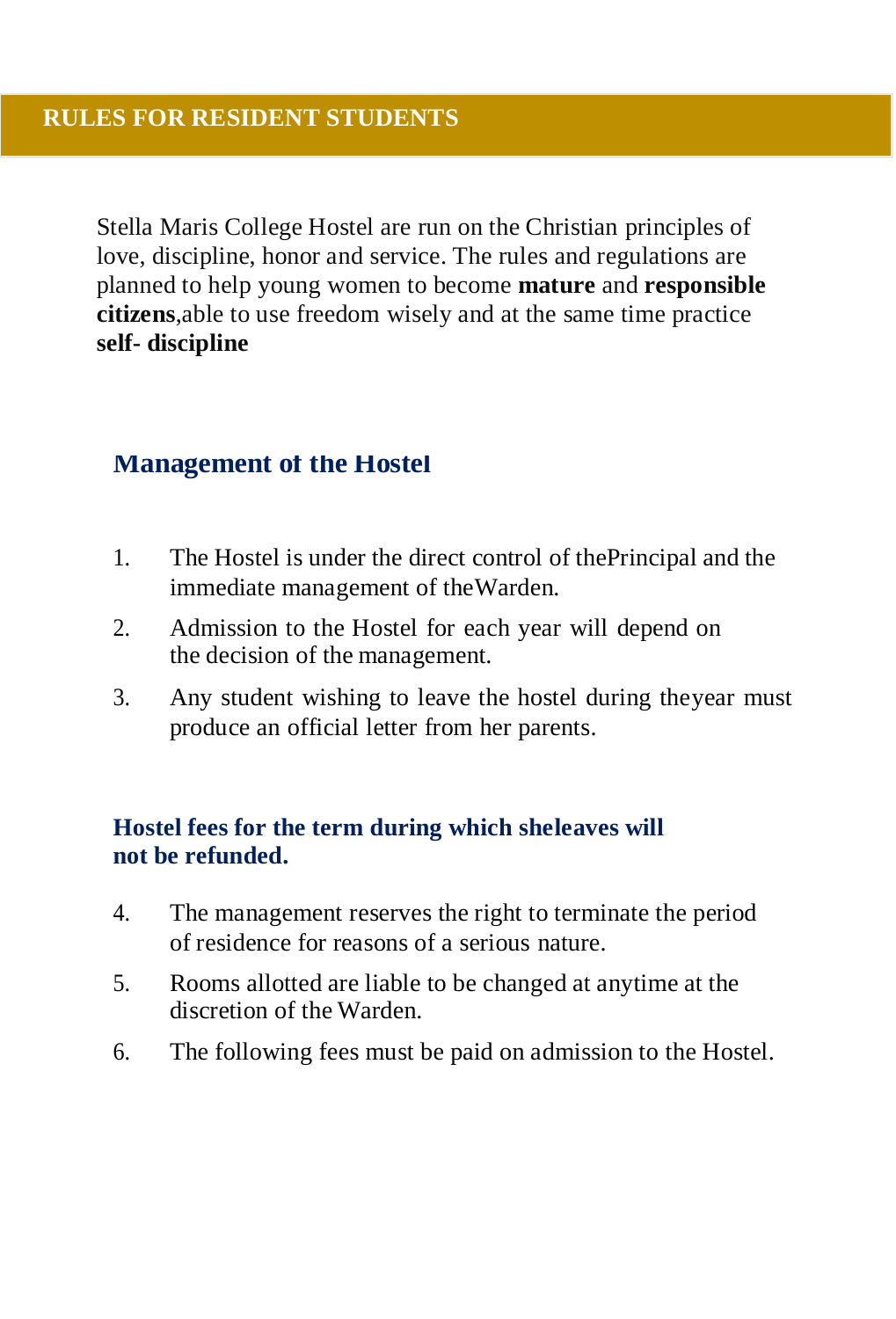## **HOSTEL ESTABLISHMENT FEES PER MONTH**

 **(**Hostel fees and mess fees must be paid in two installments)

| <b>Hostel</b>          | <b>Type</b> | <b>Application</b><br>Fee | <b>Caution</b><br><b>Deposit</b> | <b>Admission</b><br>Fee | <b>Establishment</b><br>Fee | <b>Electricity</b><br>and Water | <b>Hostel</b><br><b>Amenities</b> | <b>Hostel</b><br><b>Service</b><br><b>Charge</b> |
|------------------------|-------------|---------------------------|----------------------------------|-------------------------|-----------------------------|---------------------------------|-----------------------------------|--------------------------------------------------|
| Snehalaya              |             | 300                       | 10000                            | 500                     | 6000                        | 3000                            | 1000                              | 500                                              |
| <b>Nava</b><br>Nirmana | ٠           | 300                       | 5000                             | 500                     | 2000                        | 1250                            | 750                               | 500                                              |
| Our<br>Lady's          | Single      | 300                       | 5000                             | 500                     | 1500                        | 1250                            | 750                               | 500                                              |
|                        | Combined    | 300                       | 5000                             | 500                     | 1000                        | 1250                            | 750                               | 500                                              |
| St.<br>Joseph's        | Single      | 300                       | 5000                             | 500                     | 1500                        | 1250                            | 750                               | 500                                              |
|                        | Combined    | 300                       | 5000                             | 500                     | 1000                        | 1250                            | 750                               | 500                                              |
| Klemens                | Ī           | 300                       | 5000                             | 500                     | 2500                        | 1250                            | 750                               | 500                                              |
|                        | $_{\rm II}$ | 300                       | 5000                             | 500                     | 2000                        | 1250                            | 750                               | 500                                              |
|                        | Ш           | 300                       | 5000                             | 500                     | 1500                        | 1250                            | 750                               | 500                                              |
| Assisi                 | ٠           | 300                       | 5000                             | 500                     | 2000                        | 1250                            | 750                               | 500                                              |

When the applicant fails to pay the hostel fees on the appointed day before the reopening, she forfeits her admission automatically.

- 7. **No reduction** will be made in the residential charges for any absence.
- 8. Students are expected to bring their own requirements for their room.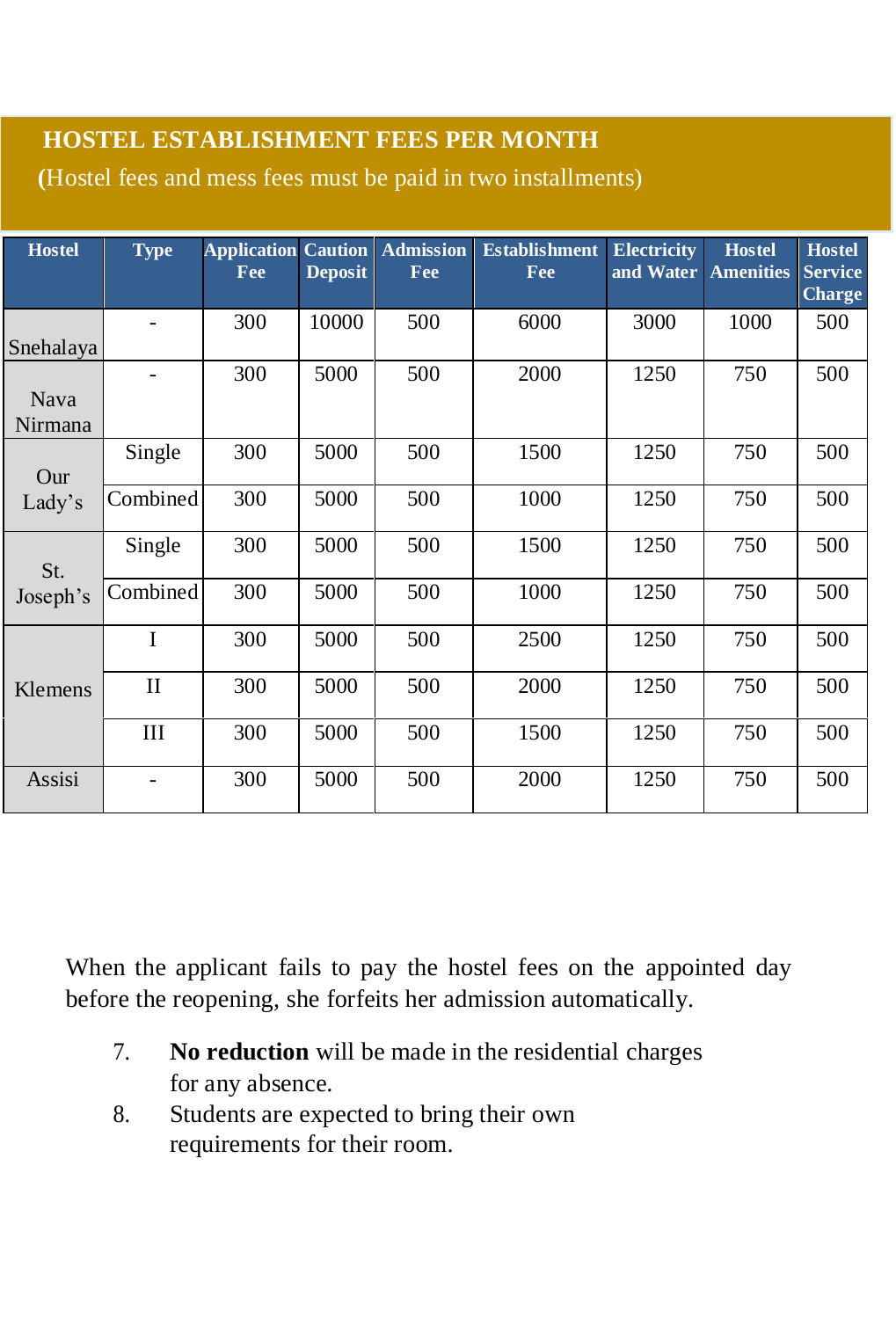# **MESS**

- 1. The hostel provides both vegetarian and non- vegetarian meals. The Mess fee is Rs. 14,000/-per semester.
- 2. Milk and eggs will be served at extra cost.
- 3. Reduction will not be made in the mess charges for any short absence (less than 10 days).The dining room will remainclosed outside meal timings.

## **DISCIPLINE**

- 1. Any student who is unable to attend class due to ill health or for any other reason must **obtain written permission** from the Warden.
- 2. Visitors are not allowed to enter the hostel except with the permission of the Warden. Day scholars are not allowed into the hostel.
- 3. Students must **return** to the Hostel on the **appointed day** after the term holidays.
- 4. Damage done to any Hostel property or articles shall be paid for, by the student.
- 5. Students are advised not to keep large amounts of money or valuables in their rooms and should keep their belongings secure. TheWarden **will not be responsible**  for any loss incurred by the students.